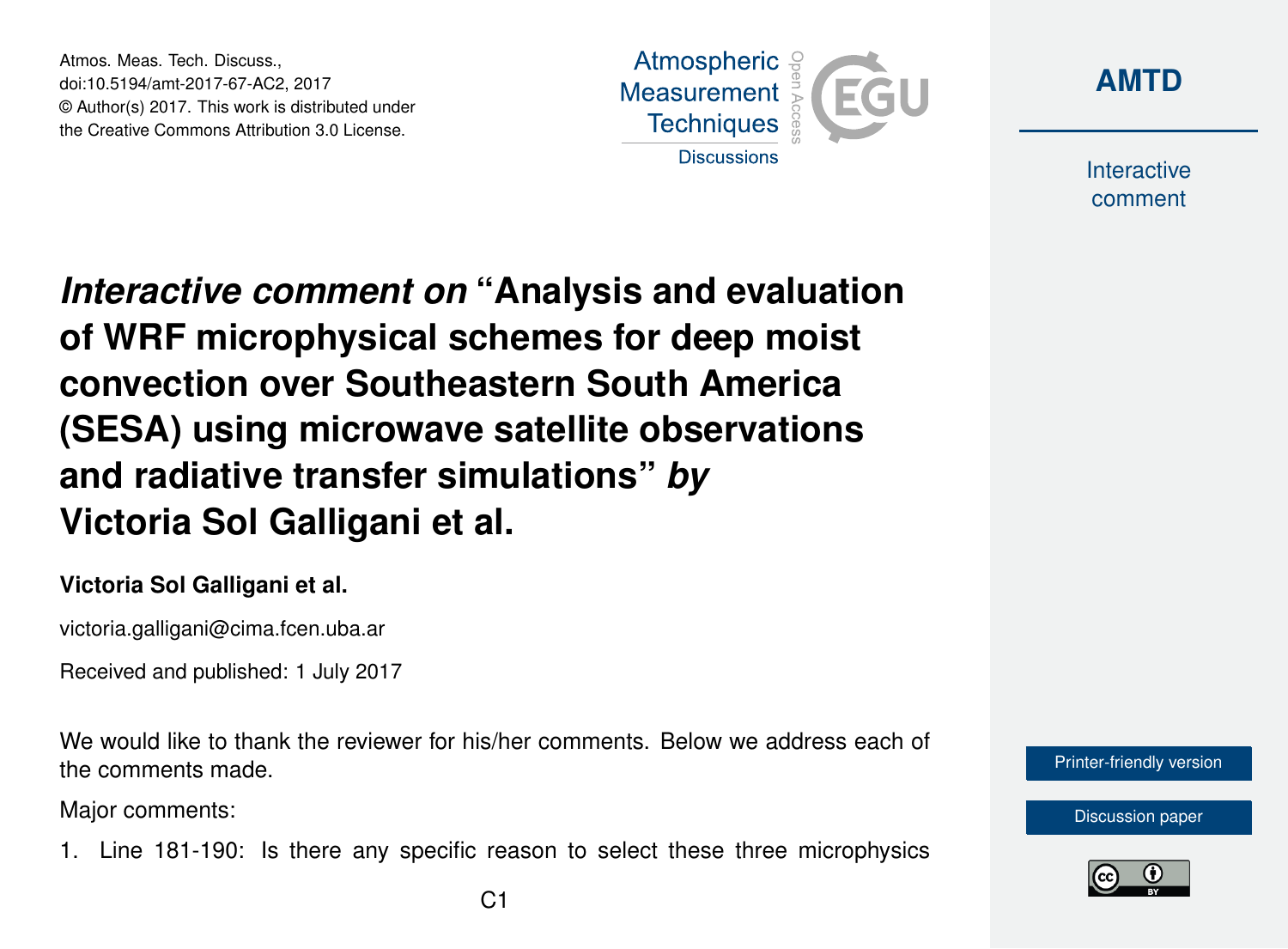schemes? Or just randomly? Why are both the WSM6 and WDM6 schemes selected? This study targets on frozen particles. However, WSM6 and WDM6 use the same parameterization of frozen particles. The performance of WSM6 and WDM6 are consistent for most of the results shown in the manuscript. Is it necessary to include both of them?

The WSM6 was selected because it is being used locally for various meteorological applications and for assimilation studies. The WDM6 was selected to evaluate how different simulations were for the double-moment version of the scheme. Additionally, the THOM scheme was selected given its more realistic PSD and snow density parameters. Despite the fact that the cold-rain processes in the WSM6 and WDM6 schemes are the same, the impact of the double moment scheme in the rain number concentration is large and past studies have indicated (Morrison et al., 2009, Li et al., 2009a,b, Lim and Hong 2010) that the rain number concentration plays an important role in determining the precipitation rate and storm morphology because it modules the related microphysics terms, in particular, the evaporation rate. The WDM6 scheme has been shown to improve skill statistics in precipitation forecasts (e.g., Hong and Lim 2009). Recurring evaluation of these schemes is still necessary and for this reason we consider interesting to show the results for both.

2. Figure 7 and 8: As mentioned in Line 414-415, there are differences in the location of the observed and modelled cloud system. Is it representative to discuss the differences among simulations and observations? For example, the difference of IWP (graupel) between WSM6 and WDM6 are large for the transect in Fig. 7. However, the difference of graupel is small between WSM6 and WDM6 in Fig. 5. It will be more representative to use zonal/meridional means for comparison. And it will be interesting to see the relative contribution (sensitivity) of snow/graupel to the simulated brightness temperature in different microphysics schemes.

We thank the reviewer for these comments. The main point of Figures 7 and 8 is to show the sensitivity of the transect to the different Liu (2008) DDA habits analyzed. The

## **[AMTD](https://www.atmos-meas-tech-discuss.net/)**

**Interactive** comment

[Printer-friendly version](https://www.atmos-meas-tech-discuss.net/amt-2017-67/amt-2017-67-AC2-print.pdf)

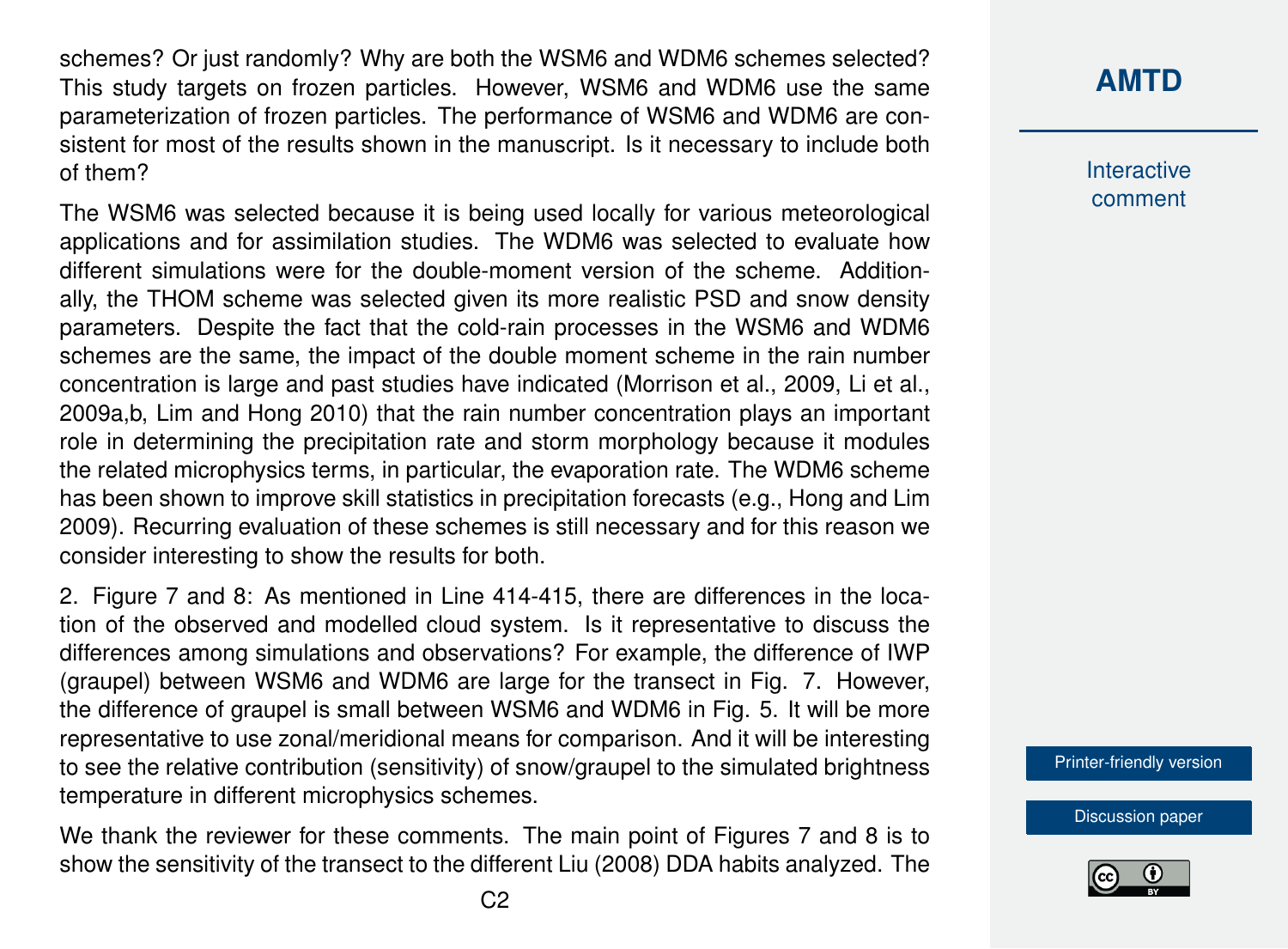real observations are shown for a reference, as the main analysis of representativity is made from Figures 9-14 with the histograms and the Chi-square test, with an analysis of the distribution of observed and simulated brightness temperatures. With regards to the last comment of the relative contribution of the frozen phase in the simulations, this has been added in Lines 513-516 and Lines 551-556 (shown in red in new manuscript version).

3. As one of the goals of this study is to evaluate the microphysics parameterizations, could the authors have more discussions about how to interpret/use these results in terms of evaluation? As shown in the manuscript, there are large uncertainties in distribution, mass, and scattering properties of frozen particles in different microphysics schemes. However, all the simulations produce comparable bright temperature to the observations. Can we conclude from this study which scheme produces more realistic frozen particles?

Thank you. The THOM scheme parameterizations in terms of snow density are more realistic than constant density WSM6/WDM6 constant density parameterizations. This discussion in the focus of ongoing work that includes ground and satellite radars. Which scheme is producing the most realistic frozen particles is an interesting question which is being addressed.

Minor comments: 1. Line 173 "the five hydrometeor categories": It depends on the selected microphysics scheme, for example, WSM3 does not provide five hydrometeor categories.

This is true. It has been corrected to:  $\hat{A}$ IIt provides a full description of atmospheric parameters (i.e., pressure, temperature, and prognostic water substance variables). $\hat{A}$ 

2. Line 204-207: It is not easy to follow. It will be helpful for reader to understand by providing the following information shown in Thompson et al. (2008): "the spherical and constant-density snow assumption is applied in models through the assumed massdiameter relation, usually with the power law." "The new scheme considers snow to be

## **[AMTD](https://www.atmos-meas-tech-discuss.net/)**

**Interactive** comment

[Printer-friendly version](https://www.atmos-meas-tech-discuss.net/amt-2017-67/amt-2017-67-AC2-print.pdf)